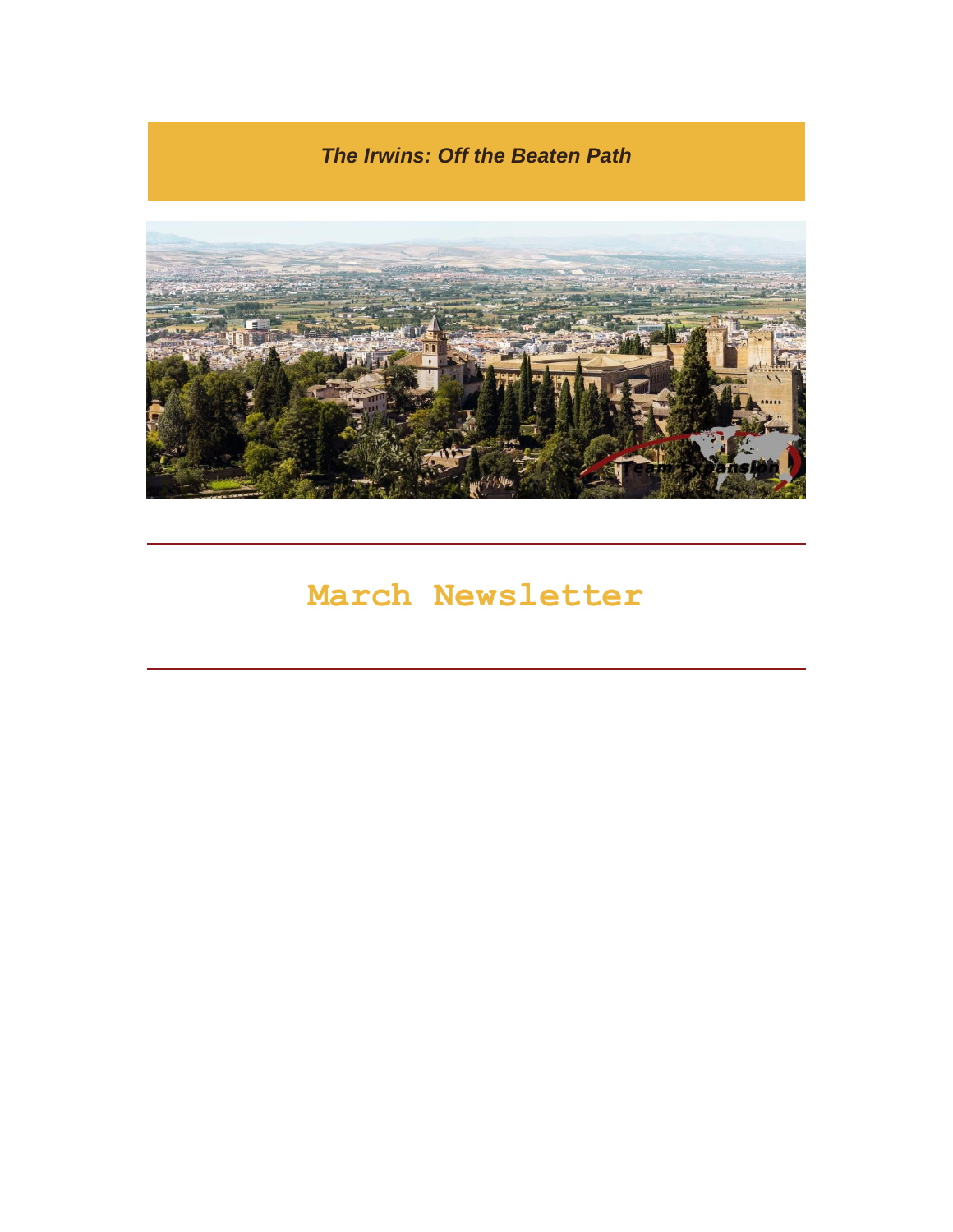

On the night of the 4th of March, my grandfather Jacob Eby Micheal heard words, "Well, done, good and faithful servant". We want to thank all of you who reached out to us and our family in this time of loss. It was tough, but at the same time, we couldn't feel anything but happiness for him, because we know that at this very moment he is closer to our Creator than ever before.

Our grandfather was and will always be what we as new missionaries will strive for. He spent over 5 decades serving our Father in Zimbabwe, Mozambique, and Brazil. He dedicated his life to serving others while also sharing the Gospel to the unreached. Thank you, Papaw for all that you have done and for the example, you have been to us, and thousands more.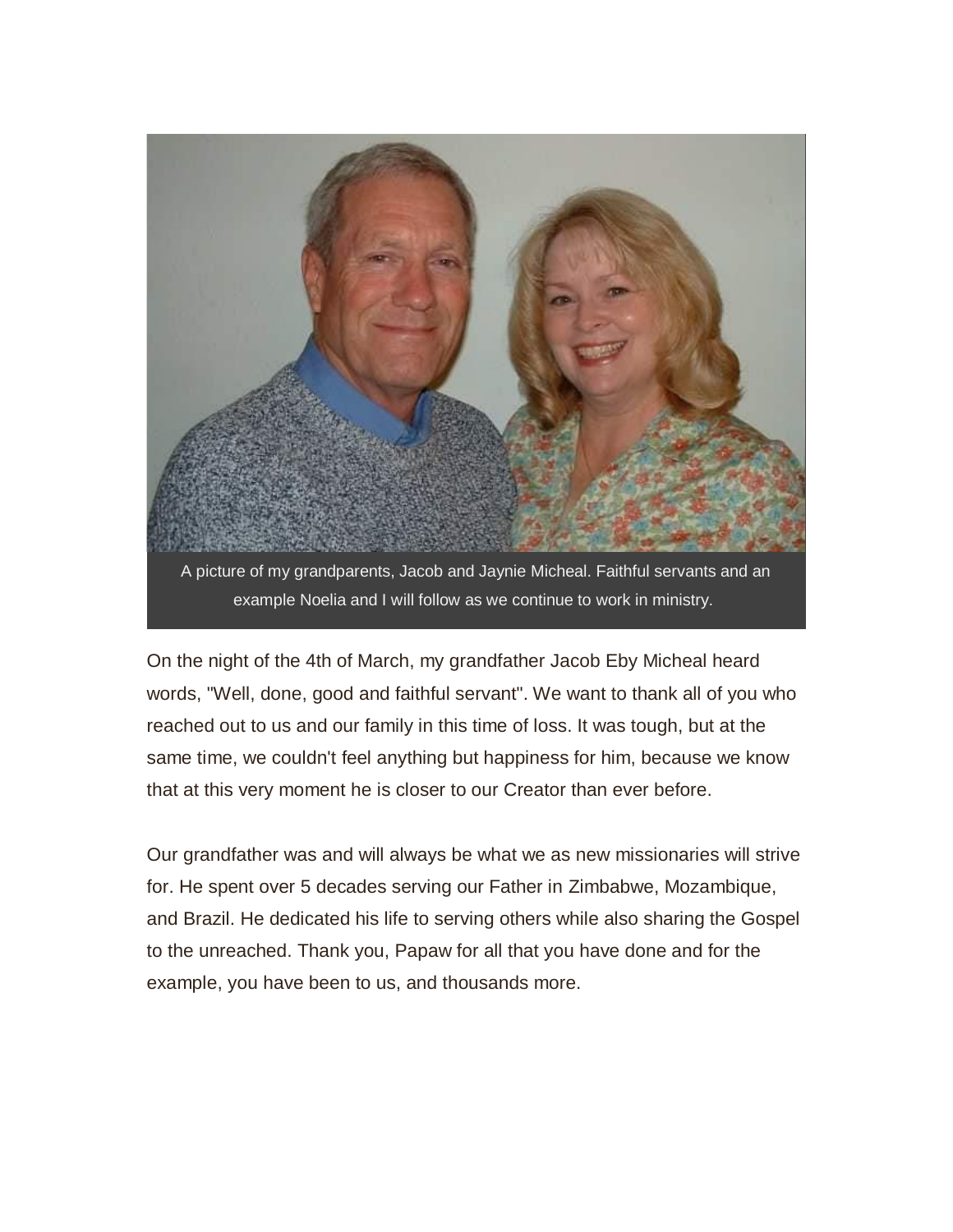

It wasn't the easiest time to celebrate my mother and sister's birthdays, but we tried our best to make them feel loved.



Noelia right in front of Team Expansion's home base! It was great to finally see so many familiar faces and introduce Noelia to those who are such a big part of what we do in Spain.

March has been one of the most difficult months we've had since being back in the States. With the passing of my grandpa and our itinerary being packed to the brim, it's amazing to believe we got through it all.

Before March arrived, Noelia and I were preparing for a two-week intensive course focused on preparing future missionaries for ministry overseas. As a member of Team Expansion, it's one of the many requirements in order to officially be considered part of the organization. I had the opportunity to attend a couple of years ago before Noelia and I were even engaged. It was a great experience and found myself much better for it, so when we were asked to attend for Noelia's sake, it was a no-brainer. Although the circumstances we found ourselves in weren't ideal, it was still an incredibly beneficial time for us. I got a refresher which was great, while Noelia on the other hand got to experience and learn about all the tools available to us as members of Team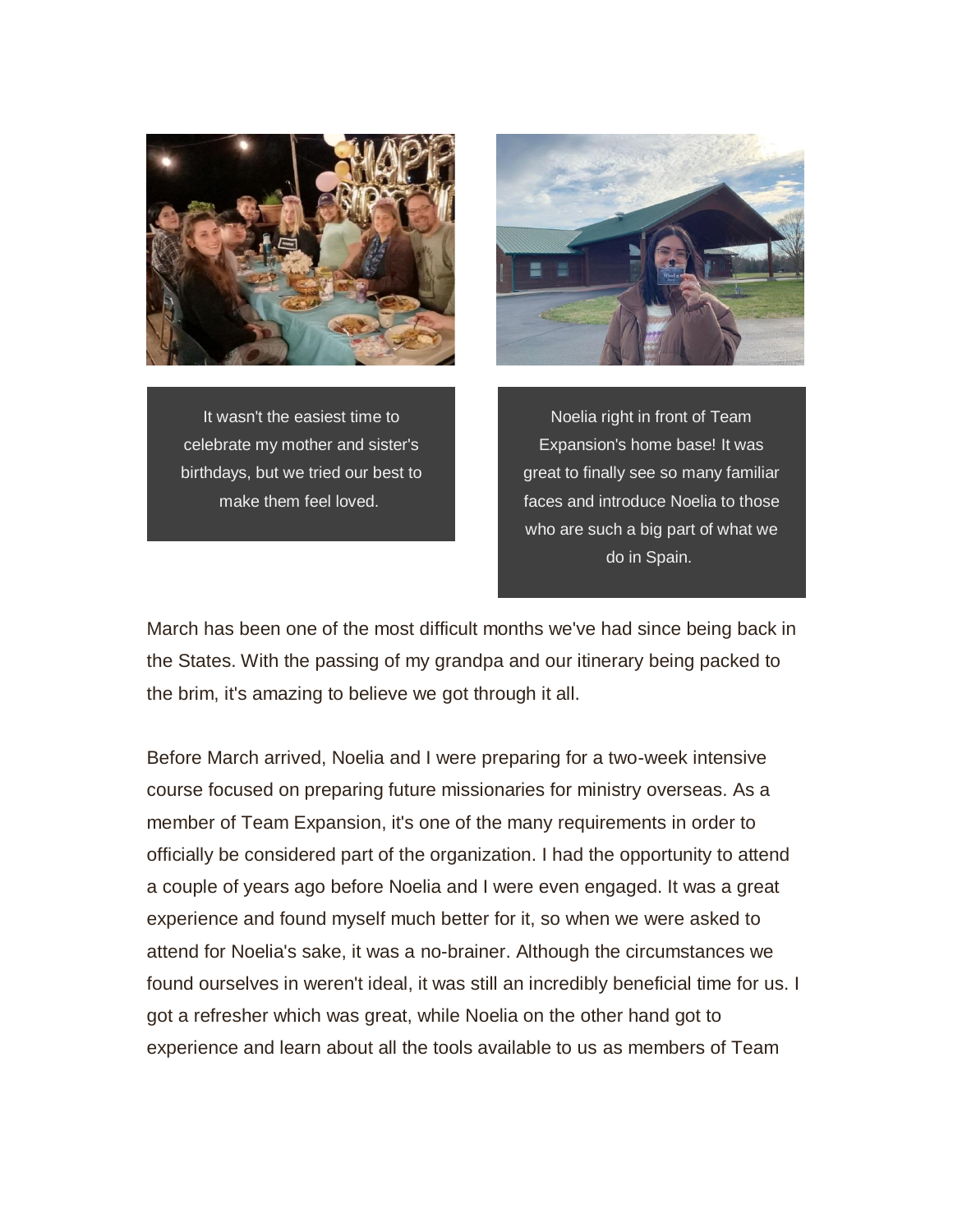Expansion. Thankfully the training ended on a high note, and looking back we wouldn't change anything about it.

After those two intense weeks, Noelia and I got ready to head to Savannah, Georgia! For the past couple of months, one of our very dear team members in Spain had begun to transition back home to Georgia. For a while, Christian and Hannah have felt God's calling to guide those who are seeking to grow in their relationship with Christ. Towards the end of 2021, an opportunity arose that could only have been God opening the door completely for them to pursue this new opportunity. Since we weren't able to say goodbye to them when they left Spain, we made it a priority to go down and visit them. We not only got to experience Savannah (which we had never visited) but got a glimpse of what they will be doing. Although we are incredibly sad to see them go, we couldn't be more excited about what they will be doing for the Kingdom in Georgia.

Towards the end of the month, we had some meetings with potential partners and were even commissioned by our sending church! They have actually been a big part of our ministry for a while now, but with Covid and us not being in the country, we haven't really been able to officially be sent off. Thankfully, it finally happened! It was such a surreal experience, there is nothing like knowing that you will have not 1, not 2 but entire congregations behind you in prayer and much more. It was a highlight of our time here in the States without a doubt.



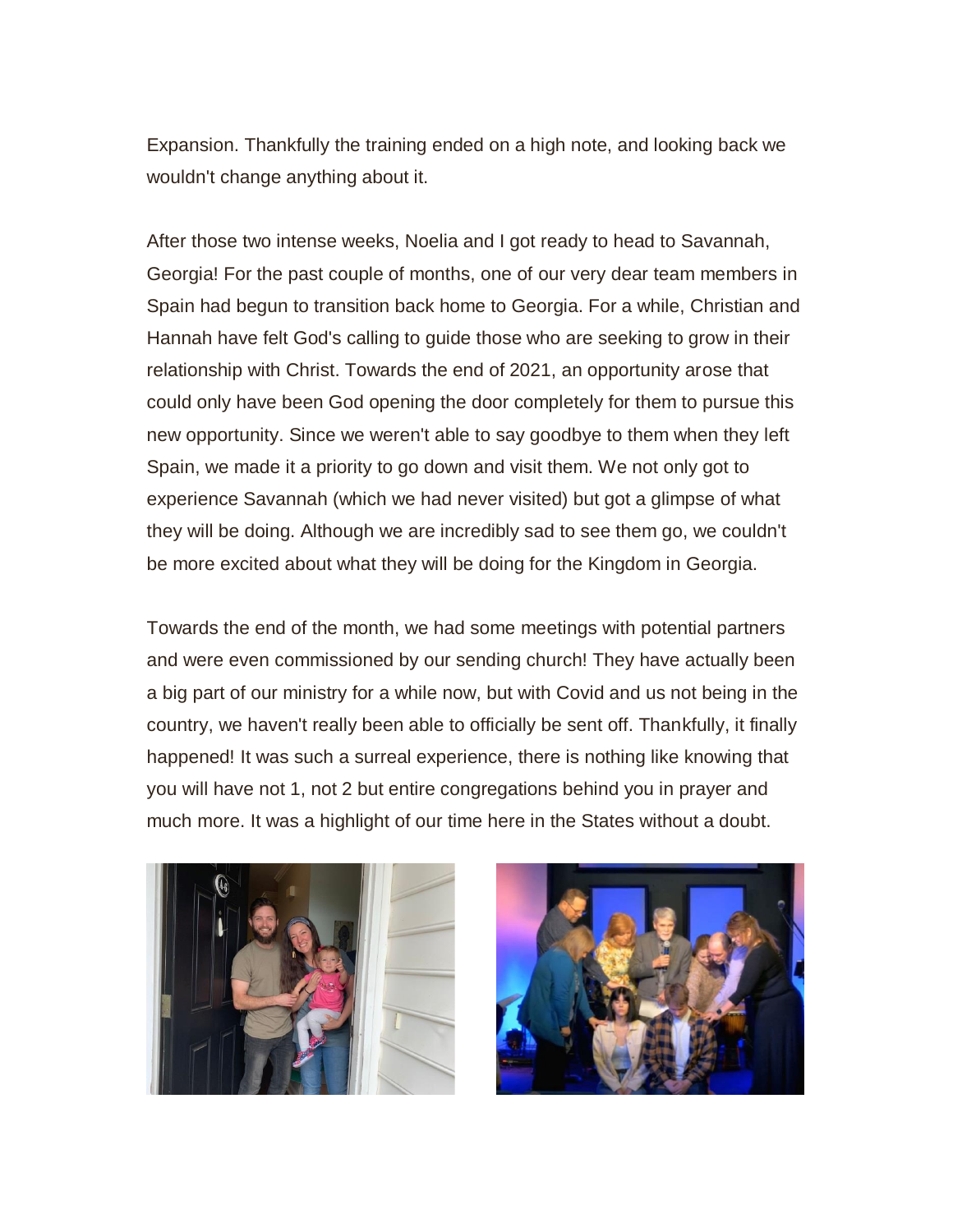Thanks to Christian and Hannah for hosting us and showing us around Savannah! Such a beautiful place and we couldn't be more excited about what God has planned!

Us being commissioned by our sending church!

### **What's Next?**

- We hope to return to Spain soon. We've been away for too long, Noelia and I are looking for the appropriate time to make it back home to recharge. It will also be a great opportunity to reconnect with our team and help out with everything that is happening!
- Our media ministry has officially begun reaching all of Spain! With Easter around the corner, the pressure is on! Our hope is to create relevant content that will attract not only those in Granada but every seeker in the nation!

#### **Prayer requests**

- Our media ministry will be using our social media platforms to reach all the provinces in Spain. We will hopefully be sending content to thousands more. If you could pray for those who see what we have created, pray that their hearts are pulled towards Christ and that they take the steps necessary to start a relationship with him.
- Safe travels! We've got quite a few trips ahead. That we stay healthy and excited for everything God has in store!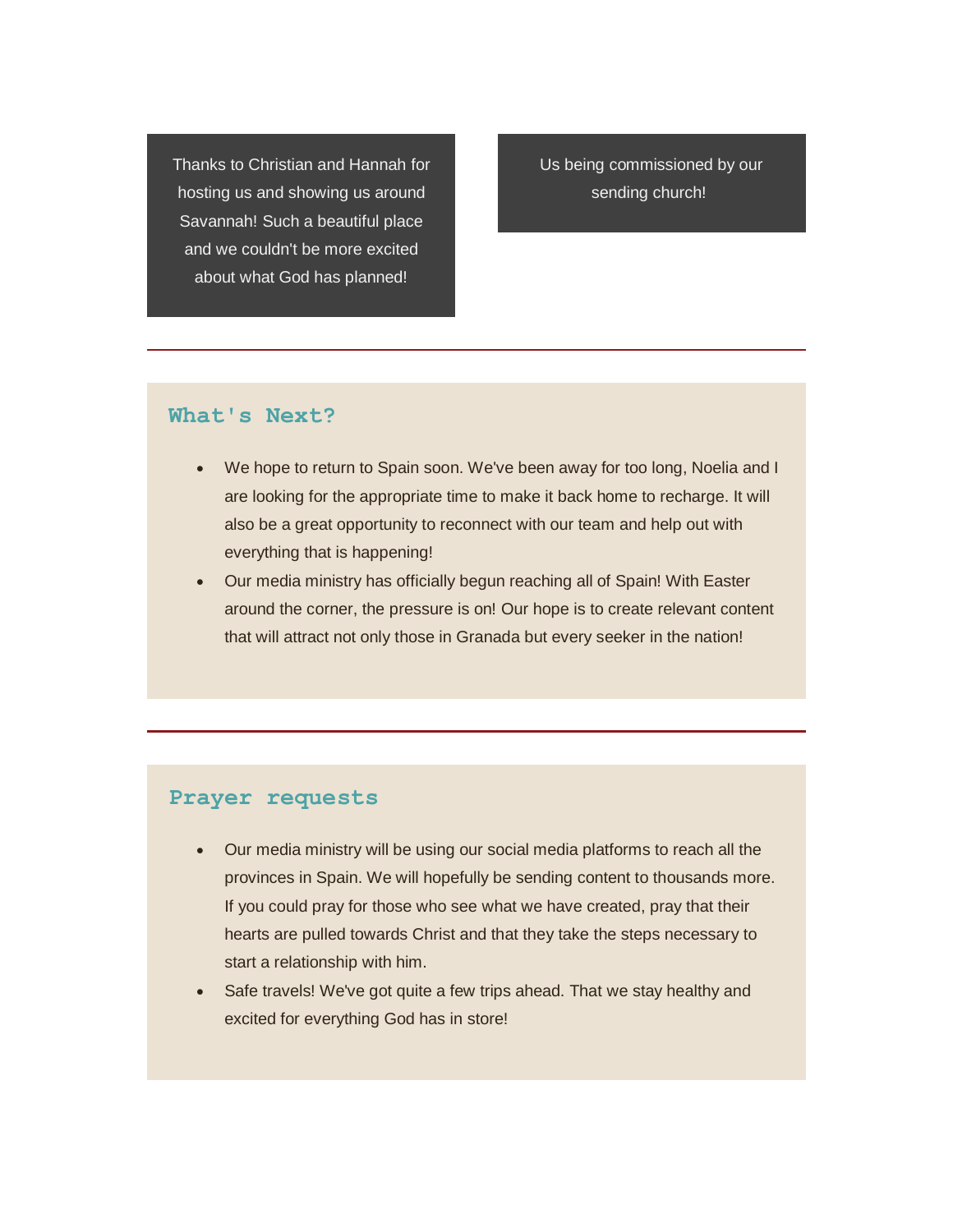# **What we need to reach 100% of our monthly budget**



What a blessing! Throughout the month we've received three new partners! Each of which has brought us a couple of steps closer to our goal of \$5300! Thank you guys for keeping us in your prayers!

Above you can see a graph representing different categories of support and how many of each amount we need. Noelia and I would ask that you consider maybe filling out one of those spots in whichever category. Your monthly contribution would take us one step closer to making it back to the field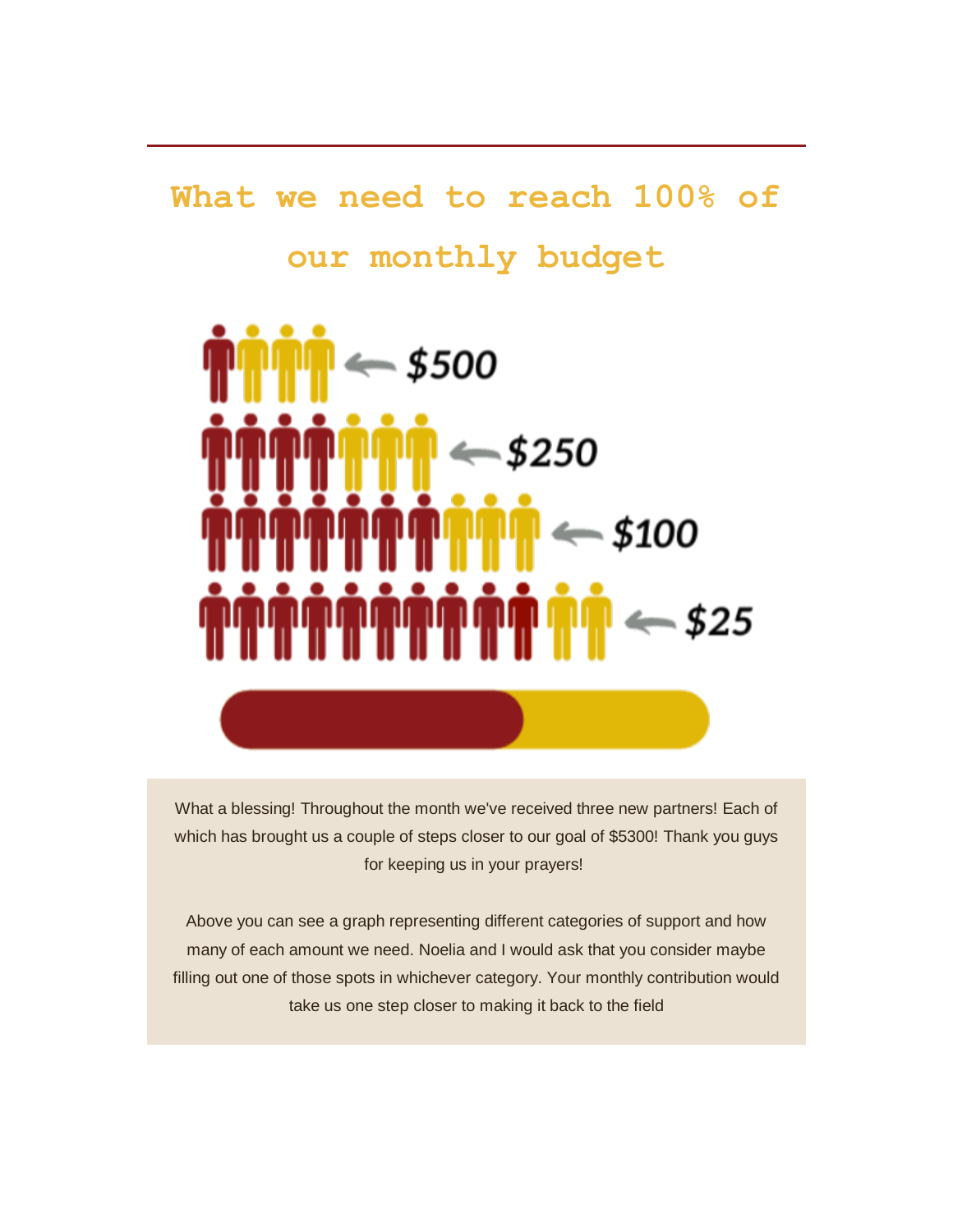### **[Partner with us!](https://gmail.us4.list-manage.com/track/click?u=7356d44fc4480a10453d52145&id=f0e8fbb816&e=c1e982abf6)**

### **Contact Info**

Daniel Irwin [Dirwin@Teamexpansion.org](mailto:Dirwin@Teamexpansion.org) Or Facebook: Daniel Irwin

**To Give**: <https://teamexpansion.org/dirwin/>

or send a check to: Account *# 1204* Team Expansion 4112 Old Routt Road Louisville, KY 40299

*Please include a note with the check indicating the gift is for our ministry. Do not write our names anywhere on the check.*

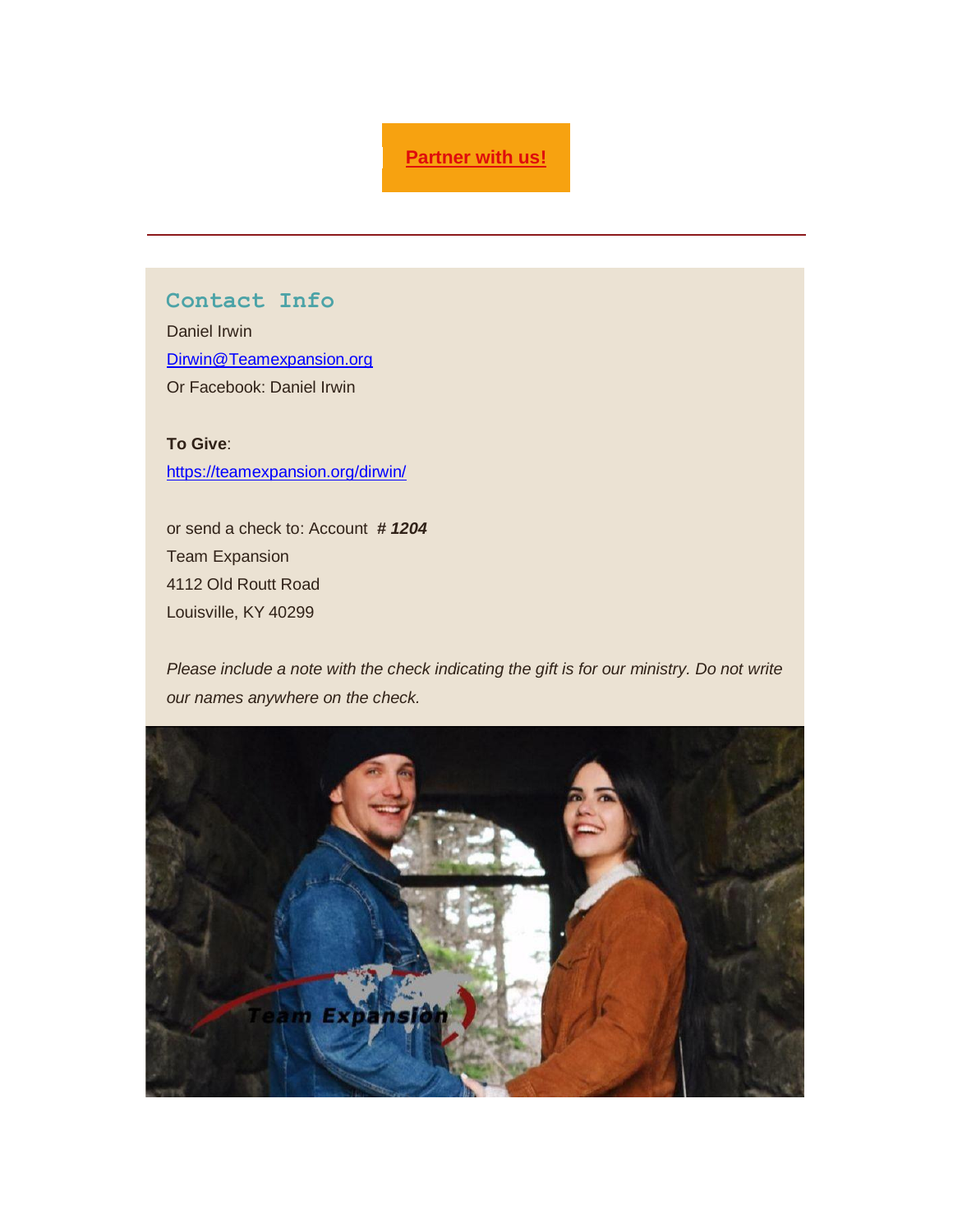## **A Note From Our President**

**Are You Crazy Enough?**

**Steve Jobs once said, "The people who are crazy enough to believe they can change the world are the ones who do." In his case, Jobs went on to create (among other things) the iPod, iPhone, and the iPad. He is also famous for asking the question, "Would you like to change the world?" We're not suggesting that we should be like Steve Jobs, but what might happen if we could free ourselves of some of the limits we have placed on ourselves? Paul wrote, "I can do all this through him who gives me strength (Phil. 4:13)." Jesus Himself said, "Nothing is** 

**impossible for God (Luke 1:37, CEB)." As Christians, we are truly on a mission from God -- literally. Let's make sure that it's not the ceiling of our own imaginations that hold us back. Because with God on our side, the sky is the limit!**

**Doug Lucas President of Team Expansion**